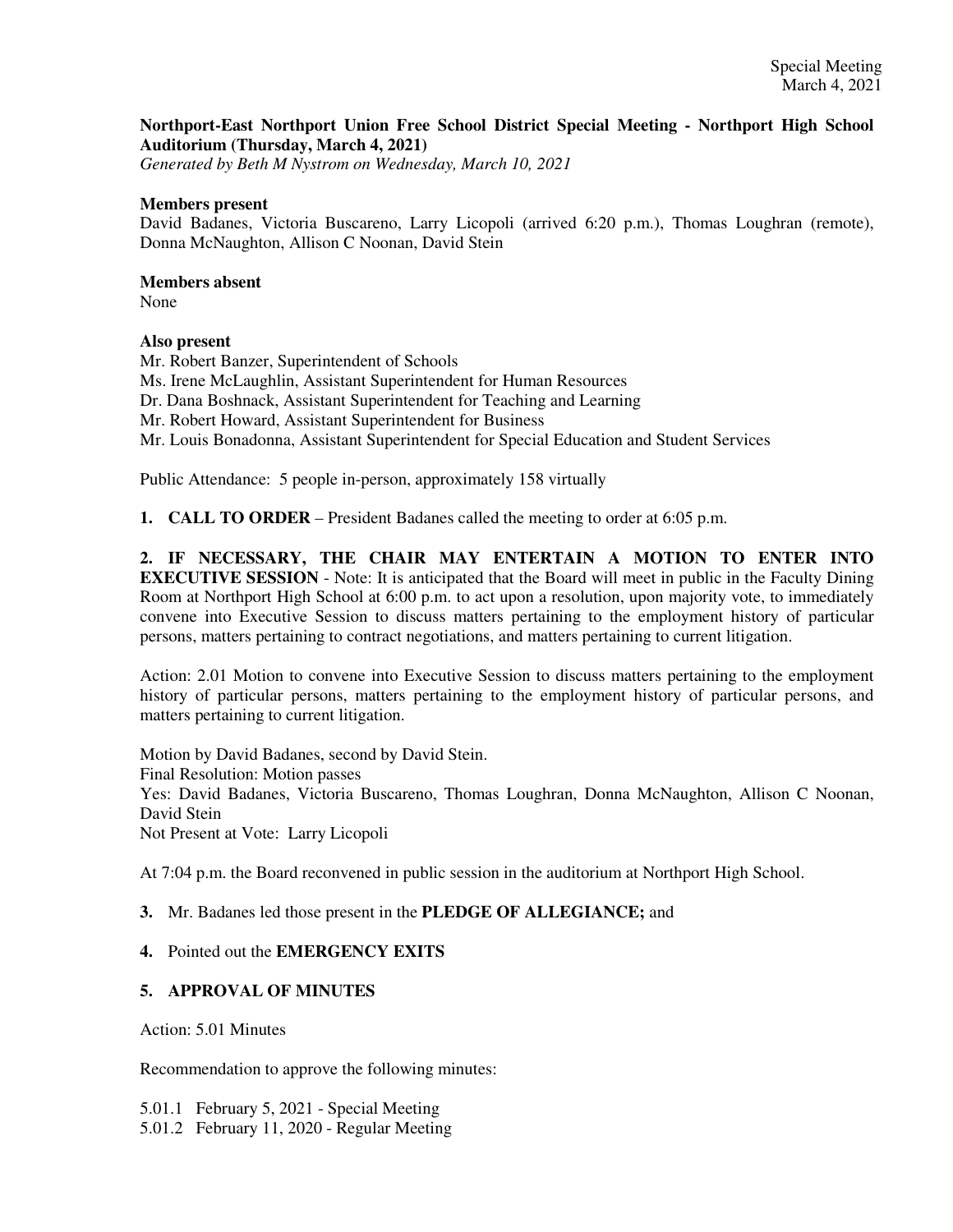Motion by Allison C Noonan, second by David Badanes. Final Resolution: Motion Passes Yes: David Badanes, Victoria Buscareno, Larry Licopoli, Thomas Loughran, Donna McNaughton, Allison C Noonan, David Stein

## **6. STUDENT AND STAFF RECOGNITION/ANNOUNCEMENTS FROM THE SUPERINTENDENT OF SCHOOLS**

President Badanes read the following statement:

Board policy 2400 states in part: Remarks by any person addressing the Board that reflect adversely upon the character, motives, or the religious, political, or economic views of any person are out of order. The President shall so advise and terminate the privilege of address if there is persistence. Persons who violated the essence of this paragraph on previous occasions may be denied the privilege of speaking. During the February  $11<sup>th</sup>$  Board of Education meeting, a high school senior, at the public comment portion of the meeting, spoke to the Board of Education. Subsequently, other speakers made references to this student by name, his comments, personal situation and instructional model. In hindsight, we wish we had addressed this matter at that time. As President of the Board of Education, I was deficient in not addressing these negative statements and I apologize to the student. As a Board, we do not condone publicly disparaging or dismissing student input during our meetings. We very much encourage students to speak up and offer their input during Board of Education meetings, and appreciate that student's feedback. We kindly ask that members of the public remain respectful and do not make claims or statements about anyone -especially students- during the public comment or any time during Board of Education Meetings.

Vice President Noonan stated that she wanted to personally, sincerely and humbly apologize to the student.

Superintendent Banzer echoed the statements of the President and Vice President. Mr. Banzer stated that they want to create a space for students and anyone to speak before the Board, and apologized to the student as well.

Mr. Banzer stated that the winter sports season has wrapped up and thanked all the coaches, administrators and Mr. Dantuono stating that it was a tremendous undertaking. The season culminated with the boys basketball winning against Brentwood on Sunday. Mr. Banzer stated that we are still dealing with the pandemic and there is reason to be hopeful but we will need to be maintain vigilance and take a measured approach.

Information: 6.01 School Closing Advisory Task Force Update

Mr. Banzer stated that Dr. Boshnack, Ms. McLaughlin and Mr. Howard facilitated the School Closure Advisory Task Force meeting and thanked them in addition to all the committee members.

Dr. Dana Boshnack, Assistant Superintendent for Teaching and Learning, stated that the structure of the committee is approximately 24 member of various stakeholder groups. Much of the work of the committee is taken from the future study data collected from by SES. They gather as much information from parents and community members to provide input and fill in some gaps. The charge of the committee is to gather information about adopted scenario A to continue to plan and fill in any gaps.

Ms. Irene McLaughlin, Assistant Superintendent for Human Resources, stated that some additional administrators will be invited to the meeting to present our best thinking so far as what we are thinking for implementing adapted scenario A. The committee listens to the presentations, ask questions, and then go into breakout groups. A Google form is sent out to collect feedback about the meetings. They are trying to provide a variety of ways to collect as much feedback as we can from the committee.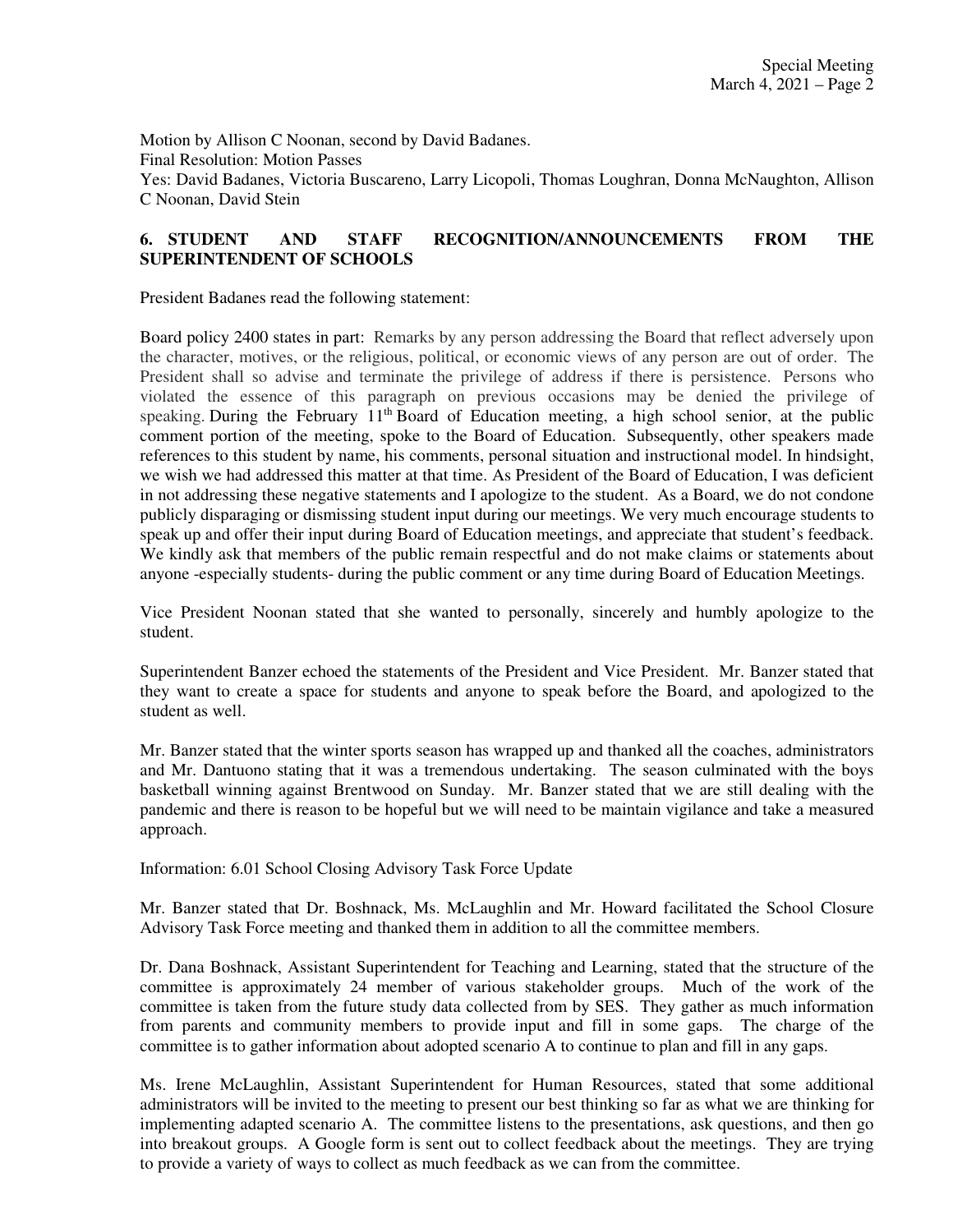Mr. Banzer presented an update on the boundaries and the variance process.



# **BACKGROUND**

- > July 2020 SES and the future study committee presented a future study report to the Board of Education with 5 options.
- A sixth option, "Adapted Scenario A" was later added and was presented to the Board and the community along with the other five scenarios.
- > On December 3<sup>to</sup> 2020 the Board of Education unanimously approved a resolution and directed the administration "to take all necessary actions to proceed includivi<br>but not limited to, the educational impact study, for the 2021-2022 school year of complete all tasks without unnecessary delay "regarding Adapted Scenario

# **UPDATED SCHOOL ZONE GOALS**

- **Impact the fewest number of students possible**
- > Keep students in their existing schools with the exception of the closed schools
- Create a direct feeder school program where all students from 2 elementary schools would transition into the same Middle School
- Allow for students currently attending a middleschool to remain.
- Cive flexibility to students who would have attended a different middle school prior to a school zone update to phase into the<br>new school zones overtime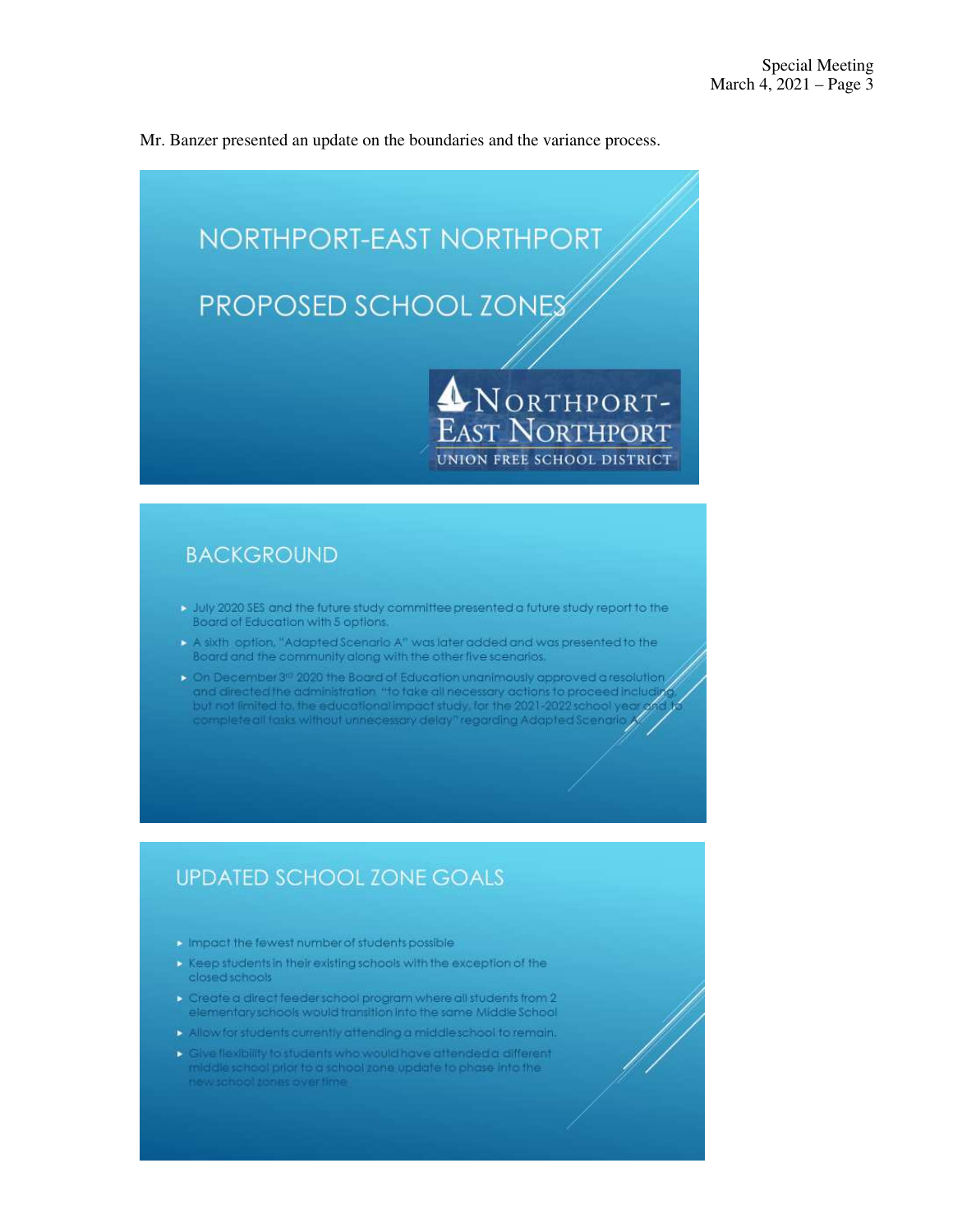



# ELEMENTARY SCHOOL ENROLLMENT BY BUILDING

| Proposed<br>Grades K-4 | Estimated<br>Enrollment<br>2021-22 | *Pupil<br>Capacity |
|------------------------|------------------------------------|--------------------|
| Fifth                  | 405                                | 520                |
| Pulaski                | 352                                | 468                |
| Norwood                | 411                                | 548                |
| Ocean                  | 406                                | 497                |
| Total K-4              | 1574                               | 2033               |

- Enrollments based on building of residency and not attendance:
- $\triangleright$  Specialized programs (Special education and ELL) would change these numbers (All buildings have capacity to include specialized programs

\* Per SES Study-Generally accepted long-range planning assumes that between 5% and 10% of Potential Pupt Capacity is<br>considered/plonned for as unassigned pupt capacity. This allows flexibility in the delivery of the progra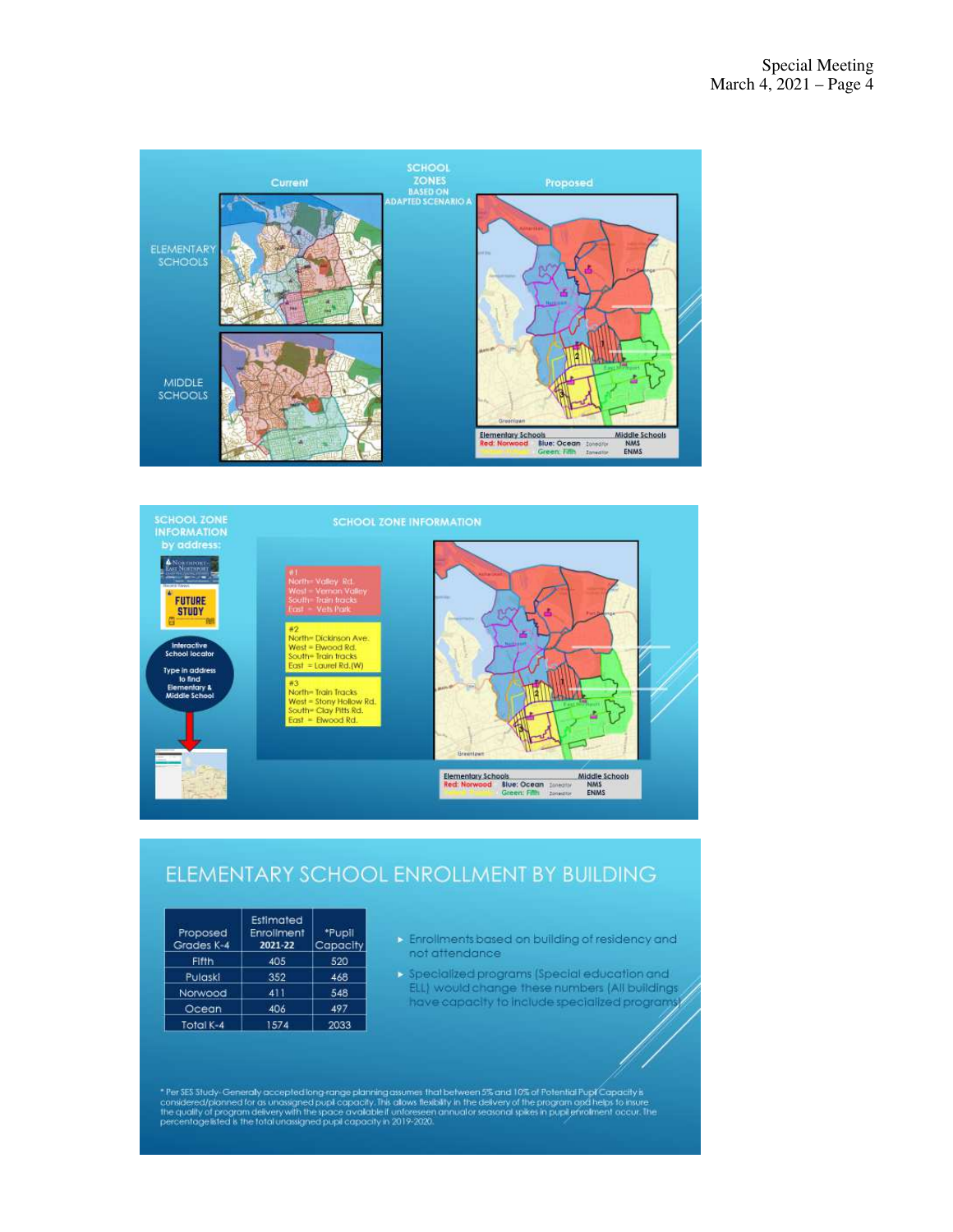| Grades 5-8 | $2021 -$<br>2022 | 2022-<br>2023 | 2023-<br>2024 | $2024 -$<br>2025 | 2025-<br>2026 | Pupil<br>Capacity |
|------------|------------------|---------------|---------------|------------------|---------------|-------------------|
| ENMS.      | 619              | 601           | 597           | 612              | 591           | 799               |
| <b>NMS</b> | 779              | 728           | 714           | 677              | 625           | 878               |
| Total 5-8  | 398              | 1329          | 1311          | 1289             | 1216          |                   |

# PROJECTED MIDDLE SCHOOL ENROLLMENT BY

#### **FOR FAMILIES CONSIDERING AN INTER-SCHOOL PUPIL TRANSFER (VARIANCE) POICY STID**

Transfers will be honored by the School District when any of the following situations exist, subject to the limitation set forth below:

influence and the second and/or psychological problem is created as a result of the student entering or continuing at the school within<br>∷Men's student in grades 7 or 8 is upable to participate in a course because it is no

Requests for transfer will not be honored if:

of Education's adopted class size guidelines. mine that attendance will create a hardship on the educatio to support their claim of significant family hard

Communication with application will be sent to impacted families on March 5,2021

No need to reapply if you have already submitted a form

Deadline for Variance Requests: Friday March 26, 2021

# **UPCOMING MEETINGS**

April 8<sup>th</sup> **Board Accepts Educational Impact Statement** 

April 27th Hearing on Educational Impact Statement

April 29th Special Meeting to vote on school closures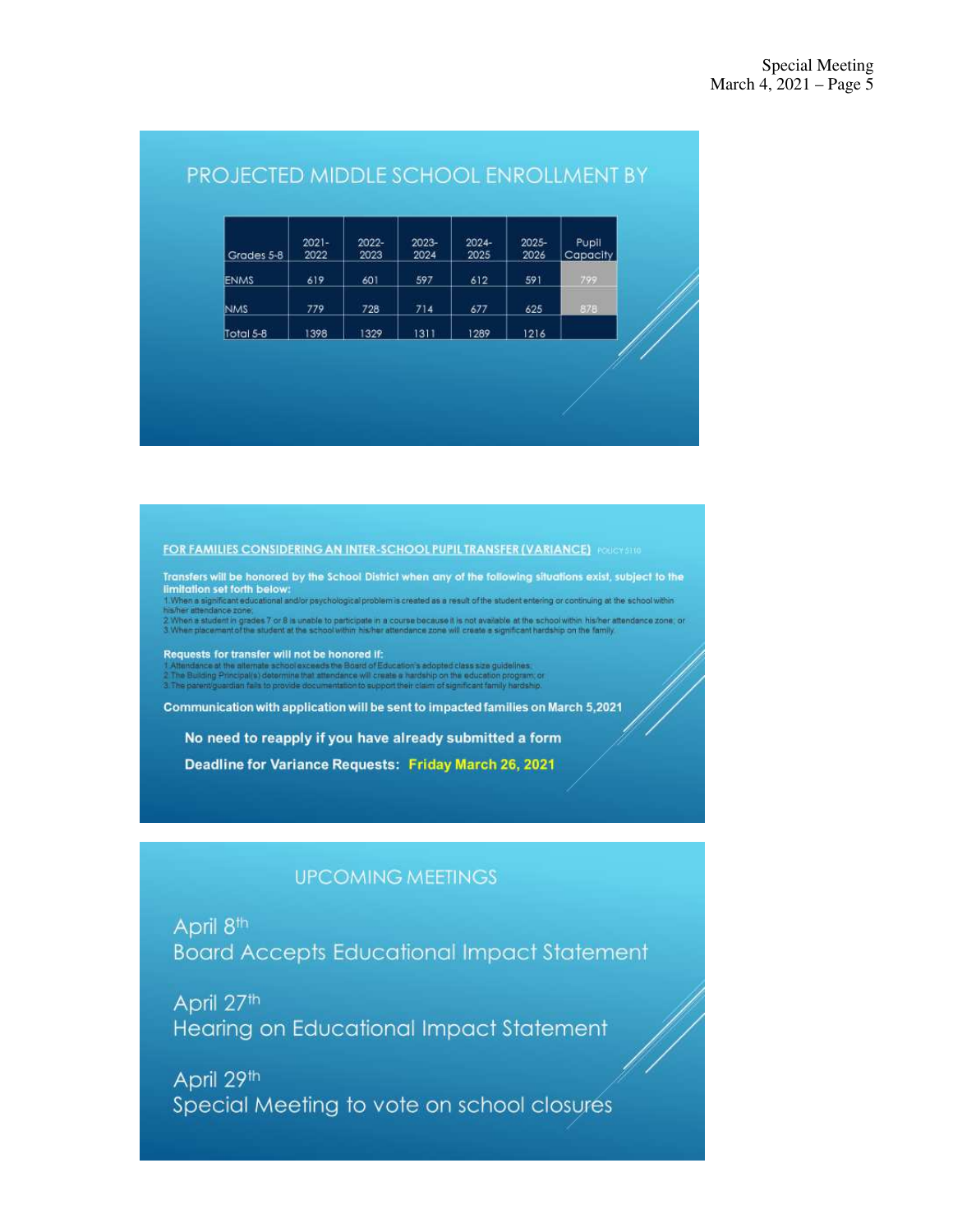Information: 6.02 Full In-Person Return Update

Mr. Banzer stated that they are still on the full in-person return trajectory for grades 7-12. The goal is that by the week of March  $15<sup>th</sup>$  they will be moving towards five day full in. Overall things have been going very well. He has been speaking with the principals daily and logistics are being worked out. One thing to be mindful of is the contact tracing and quarantining. It is likely that more students will have to quarantine as a result of the change being made. The goal has been to bring students back and do it safely. We are still dealing with the pandemic and have to be careful, thoughtful and measured with our approach. We are off to a good start but still in the early stages.

There was a discussion of contact tracing and the Suffolk County Department of Health guidelines.

Information: 6.03 Federally Mandated Testing Requirements

Dr. Boshnack stated that a memo was sent out on Tuesday stating that the districts may have to prepare to proceed with the Every Student Succeeds Act and New York State may had additional testing requirements. The district is required to provide ELA, math and science testing. The Board of Regents is meeting on March  $15<sup>th</sup>$  and it is being proposed that all August regents are cancelled. The district sent a waiver to the federal government and that is still being considered.

There was a discussion regarding the mandated testing and Trustee McNaughton stated that the Board should send a letter to the Secretary of Education to grant the waiver.

Motion was made by Trustee McNaughton, seconded by Trustee Stein, directing the Superintendent to craft a letter to the Secretary of Education to grant the waiver from having to provide the tests under the Every Student Succeeds Act that the state is requesting.

Motion by Donna McNaughton, second by David Stein. Final Resolution: Motion Passes Yes: David Badanes, Victoria Buscareno, Larry Licopoli, Thomas Loughran, Donna McNaughton, Allison

C Noonan, David Stein

## **7. DISCUSSION OF SUPERINTENDENT'S PROPOSED 2021-2022 BUDGET**

Discussion: 7.01 Discussion of Buildings & Grounds, Transportation and Security in following Budget Function Codes:

| Description                             |
|-----------------------------------------|
| <b>Operation of Plant</b>               |
| Maintenance of Plant                    |
| Central Warehouse                       |
| <b>Central Printing and Mailing</b>     |
| <b>District Operated Transportation</b> |
| <b>Contract Transportation</b>          |
|                                         |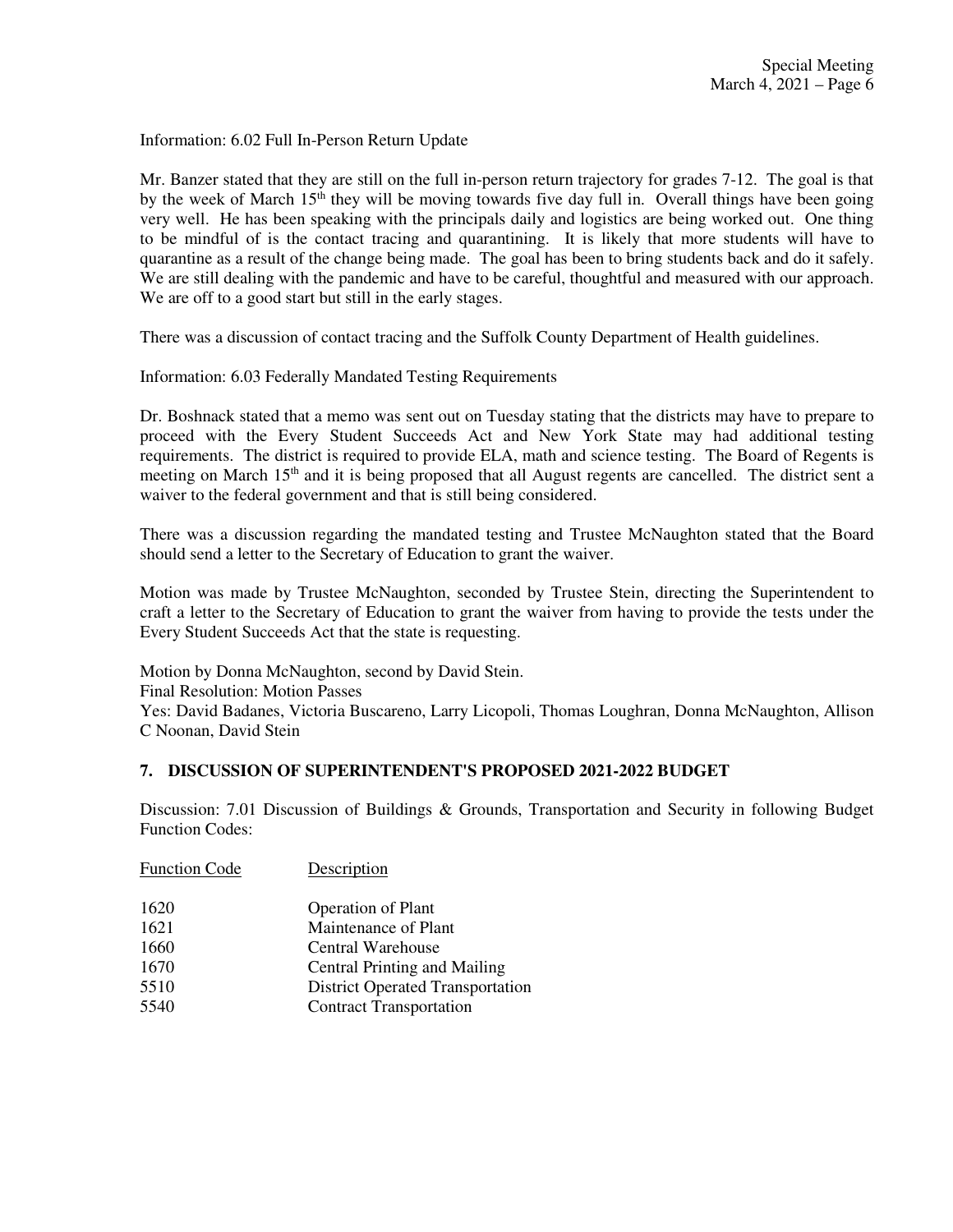# **Northport-East Northport UFSD**

# 2021-22 Budget Overview

March 4, 2021 Board of Education Meeting

#### NORTHPORT-EAST NORTHPORT SCHOOLS A Tradition of Excellence

# Mission:

Educate, inspire and empower all students to pursue their aspirations and contribute as responsible members of society.

# Vision:

Excellence in all areas without exception.

### Core values & beliefs:

- · Students are our first priority.
- Everyone can learn and grow.
- Students, families, staff and community are essential partners.
- . We collaborate in a spirit of trust to make thoughtful and informed decisions.
- . We value creativity and innovation.
- . We challenge and support the whole child.
- . We embrace the uniqueness of every student.
- . We treat everyone with dignity, empathy and respect.
- . We provide a safe, secure and supportive environment.
- . We use district resources effectively and responsibly.

# **Budget Development**

January 21 Budget Overview

March 4 Buildings & Grounds + Transportation,

March 11 Instruction, Technology, BOCES, Special Ed.

March 18 Personnel & Benefits

#### March 25\* Revenue+ Fund Balance & Reserves

\*Preliminary Public Hearing to Receive Public Input

April 8 Committee of the whole to consider & discuss public input at Preliminary Hearing and reconvene into public session to finalize budget

May 6 Hearing on finalized budget.

May 18 Budget Vote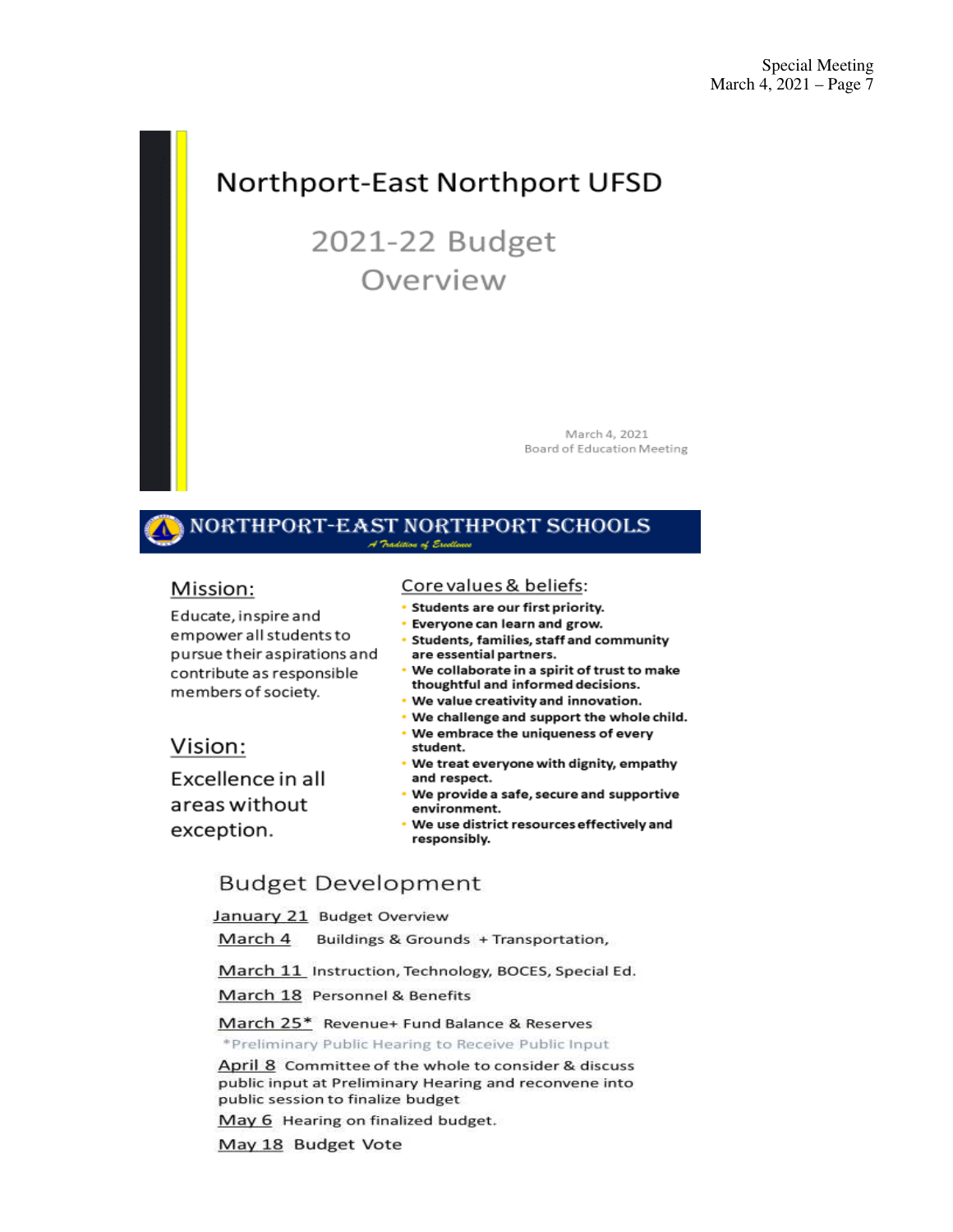## **Budget History**

| Year                      | <b>Budget</b> | % Increase |  |
|---------------------------|---------------|------------|--|
| 2016-2017                 | \$161,380,883 | 1.12%      |  |
| 2017-2018                 | \$163,306,840 | 1.19%      |  |
| 2018-2019                 | \$166,810,381 | 2.15%      |  |
| 2019-2020                 | \$171,077,668 | 2.56%      |  |
| 2020-2021                 | \$172,752,759 | 98%        |  |
| 2021-2022*<br>Preliminary | \$179,731,516 | 4.04%      |  |

| *PRELIMINARY BUDGET= Rollover Budget                                          |  |  |  |  |
|-------------------------------------------------------------------------------|--|--|--|--|
| ♦ Does not yet reflect savings due to retirements or district reorganization. |  |  |  |  |
| Includes known cost increases.                                                |  |  |  |  |

# Revenue Sources- Tax Levy

| Year         | <b>Tax Levy Increase</b> | Allowable Levy Limit<br>(Capital Projects) |
|--------------|--------------------------|--------------------------------------------|
| 2016-17      | 0.50%                    | 0.55%                                      |
| 2017-18      | 1.46%                    | 1.67%                                      |
| 2018-19      | 2.10%                    | 2.38%                                      |
| 2019-20      | 2.56%                    | 3.22%                                      |
| 2020-21      | 0%                       | 1.01%                                      |
| $2021 - 22*$ | <b>TBD</b>               | 1.68%                                      |
|              |                          |                                            |

\* Preliminary

# **BUILDINGS & GROUNDS**

#### **Target Goals:**

-Expand "Green Clean" Initiatives.

-Seek efficiencies & productivity through equipment upgrades purchases.

#### Initiatives:

- Purchase of Battery powered grounds equipment for custodial use
- $-$  Pilot program to reduce emissions on school grounds Battery powered burnisher and auto-scrubber
- 
- 
- 
- Current truck is inoperable<br>- Current truck is inoperable<br>- New truck is utilized for repairs, athletics and grounds work
- Sweeper/ Hopper combo attachment for Skid Steer<br>- Gives ability to clean bus circles and parking lots in-house
- 
- App based programs (Equip ID and Turf tank robot)
- Ability to reduce paperwork and document cleaning<br>- Robot uses satellites to mark athletic lines and social distance circles
- Staff Training & Professional Development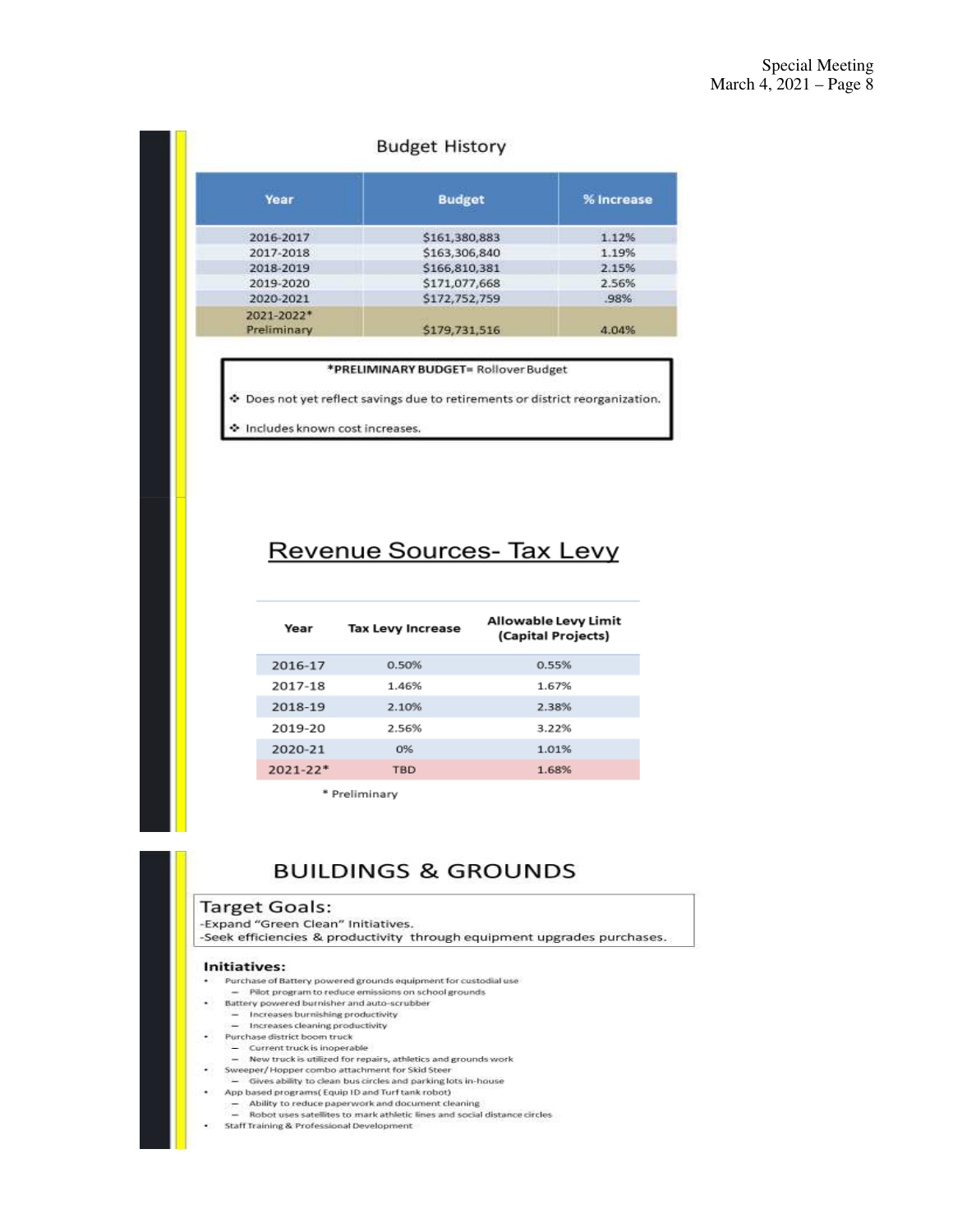# **BUILDINGS & GROUNDS**

| <b>Description</b>      | 2020-21<br><b>Budget</b> | 2021-22<br>Proposed<br><b>Budget</b> | S Change        | % Change |
|-------------------------|--------------------------|--------------------------------------|-----------------|----------|
| 1620 Operation of Plant | \$2,127,750              | \$2,262,950                          | \$135,200 6.35% |          |
| 1621 Maint, Of Plant    | \$1,604,800              | \$1,602,800                          | (52,000)        | $-0.12%$ |
| 1660 Central Warehouse  | \$6,800                  | \$6,800                              | S <sub>0</sub>  | 0.00%    |
| 1670 Central Printing   | \$119,700                | \$119,700                            | S <sub>0</sub>  | 0.00%    |
| <b>TOTAL</b>            | \$3,859,050              | \$3,992,250                          | \$133,200       | 3.45%    |

\* Includes \$168,000 for COVID-19 related expenses. (Face Masks, Gloves, Bioshield, hand sanitizer, HEPA filter replacements)

# **SECURITY**

# **Target Goals:**

- Continue to enhance safety & security district-wide
- Utilize technology to enhance safety & security

#### Initiatives:

- Upgrades to security infrastructure systems
	- Replacing lockdown pull stations
	- Installation of blue light notification system (NHS)
	- Complete access control upgrades district wide
	- Camera replacements
- Stop the Bleed kits
	- Phase 2 (Elementary & Middle Schools)
- Staff Training

# **SECURITY**

| <b>Description</b>       | 2020-21<br><b>Budget</b> | 2021-22<br><b>Proposed</b><br><b>Budget</b> | <b>S</b> Change | % Change  |
|--------------------------|--------------------------|---------------------------------------------|-----------------|-----------|
| 1620.2 Equipment         | \$180,826                | \$192,624                                   | \$11,798        | 6.52%     |
| 1620.4 Contract Services | \$363,407                | \$313,063                                   | (550.344)       | $-13.85%$ |
| 1620.5 Supplies          | \$37,175                 | \$69,600                                    | <b>S32,425</b>  | 87.22%    |
| <b>TOTAL</b>             | \$581,408                | \$575,287                                   | (S6, 121)       | $-1.05%$  |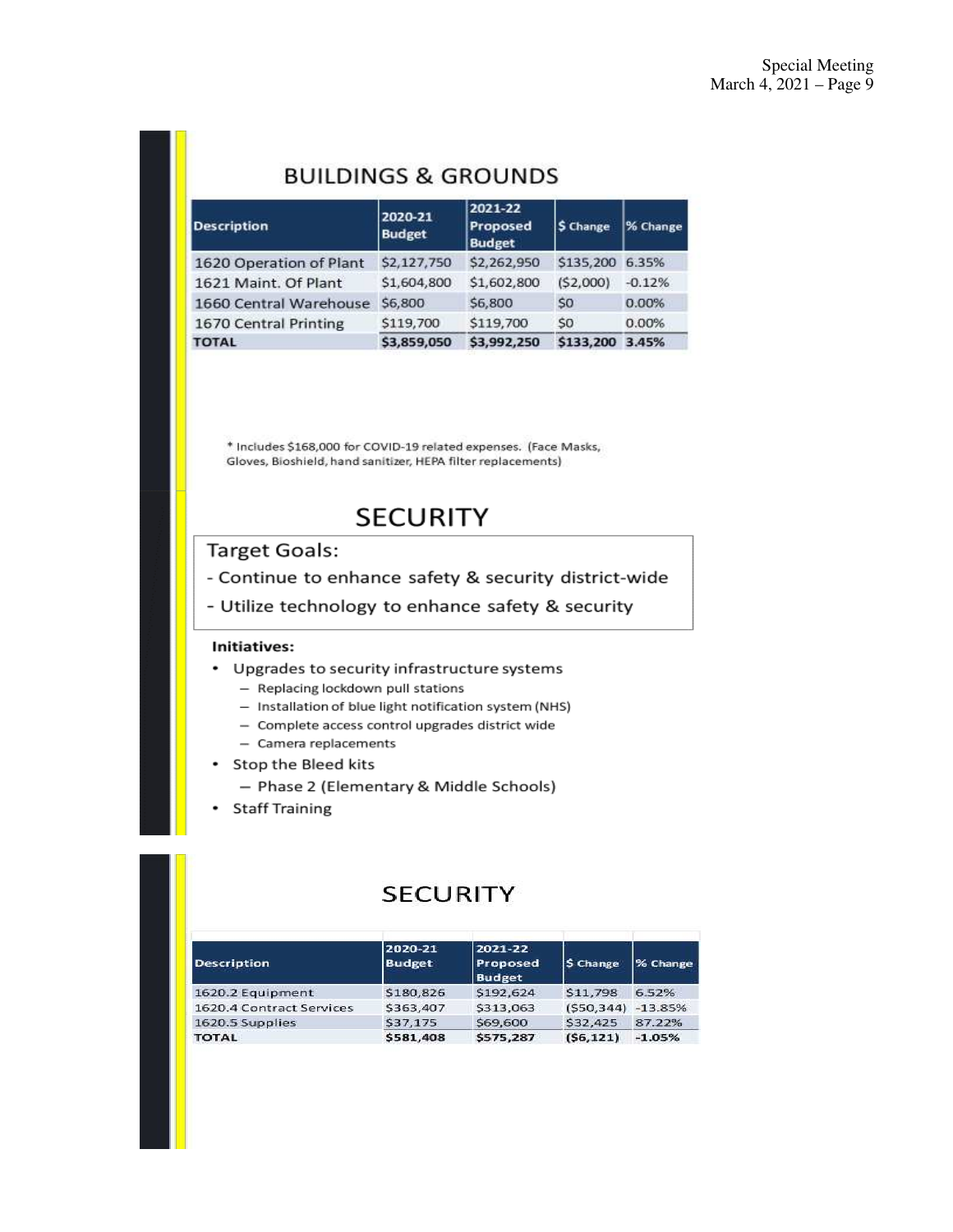# **TRANSPORTATION**

## **Target Goals:**

-Improve transportation services

- Increase capacity to complete "in house" bus repairs and maintenance

#### Initiatives:

- New propane school bus
- Lease of bus parking to include building (Brightside Ave)
- Reduce maintenance costs by performing additional repairs by district employees
	- 1 Large hydraulic lift for large buses
	- 1 Small hydraulic lift for vans/ trucks
- Training/ Professional Development

# **TRANSPORTATION**

| <b>Description</b>              | 2020-21<br><b>Budget</b> | 2021-22<br>Proposed<br><b>Budget</b> | \$ Change | % Change |
|---------------------------------|--------------------------|--------------------------------------|-----------|----------|
| 5510 District Transportation    | \$686,515                | \$741,470                            | \$54.955  | 8.00%    |
| 5540 Contract<br>Transportation | \$6,744,688              | \$6,925,000                          | \$180,312 | 2.67%    |
| <b>TOTAL</b>                    | \$7,431,203              | \$7,666,470                          | \$235,267 | 3.17%    |

\*Includes \$136,000 increase for Bus parking lease and equipment to repair vehicles with district staff

# **SUMMARY**

| <b>Description</b>             | 2020-21<br><b>Budget</b> | 2021-22<br>Proposed<br><b>Budget</b> | S Change        | % Change |
|--------------------------------|--------------------------|--------------------------------------|-----------------|----------|
| <b>Buildings &amp; Grounds</b> | \$3,859,050              | \$3,992,250                          | \$133,200 3.45% |          |
| <b>Security</b>                | \$581,408                | \$575,287                            | (56, 121)       | $-1.05%$ |
| <b>Transportation</b>          | \$7,431,203              | \$7,666,470                          | \$235.267 3.17% |          |
| <b>TOTAL</b>                   |                          | \$11,871,661 \$12,234,007            | \$362,346 3.05% |          |

\$304,000 of the increase is for COVID-19 PPE & Supplies + Bus parking lease and transportation equipment for bus repairs.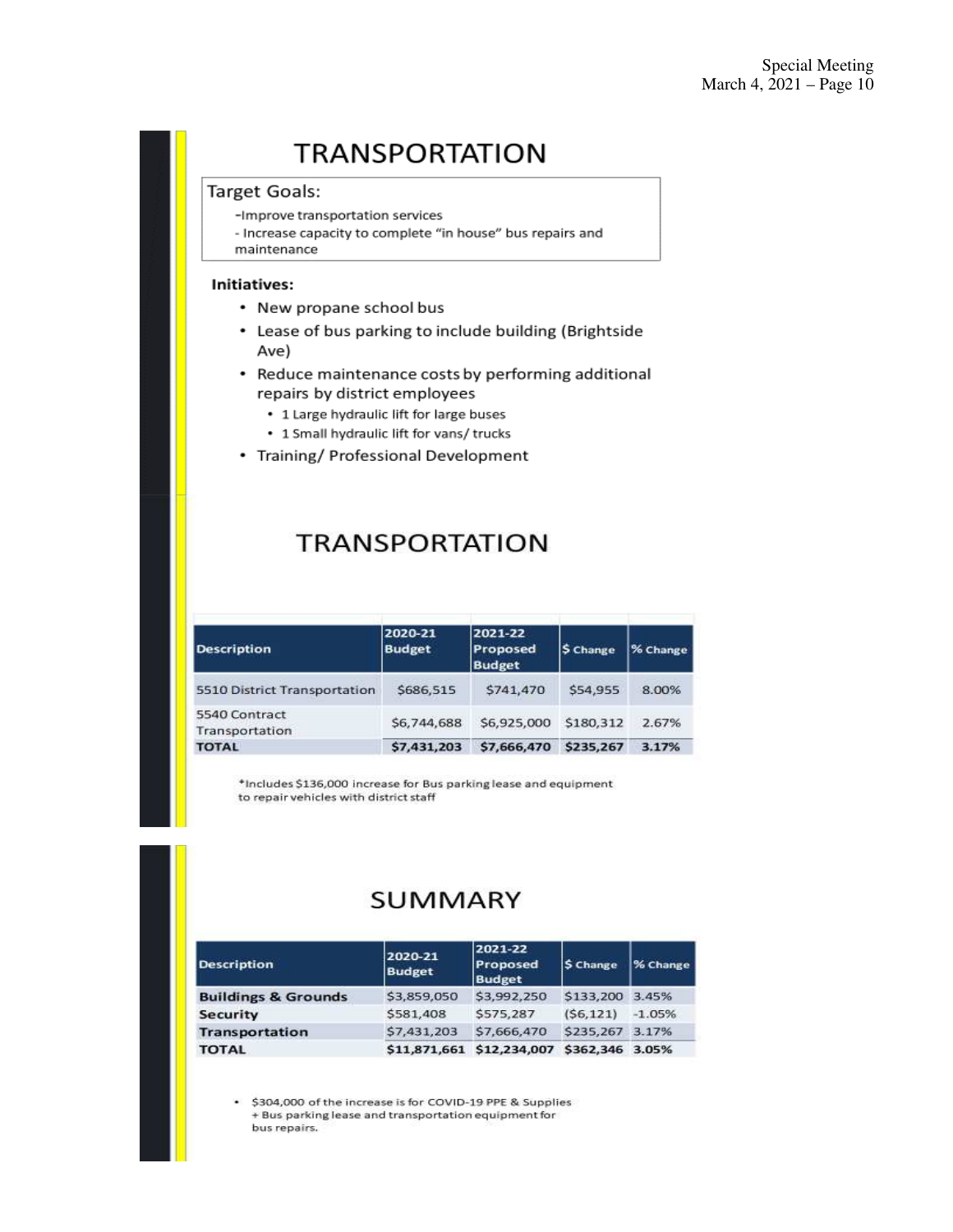# **Budget Development**

January 21 Budget Overview

March 4 Buildings & Grounds + Transportation,

March 11 Instruction, Technology, BOCES, Special Ed.

March 18 Personnel & Benefits

March 25\* Revenue+ Fund Balance & Reserves

\*Preliminary Public Hearing to Receive Public Input

April 8 Committee of the whole to consider & discuss public input at Preliminary Hearing and reconvene into public session to finalize budget

May 6 Hearing on finalized budget.

May 18 Budget Vote

The Board went through the proposed 2021-2022 line-by-line budget for Buildings and Grounds, Transportation and Security. There was a discussion of the CPI and allowable tax levy limit, staff training and de-escalation training, blue light, and the transportation lease.

## **8. SUPERINTENDENT'S REPORT, GENERAL - FOR BOARD ACTION**

Action: 8.01 Personnel Actions Report Recommendation to approve the attached Personnel Actions Report

President Badanes announced the following retirements:

Jeanne Gambardella, Science Teacher, Kathleen Gross, Teaching Assistant, Stephen Welch, Custodian, Patricia Hane, Teacher Aide, Lansing Corrigan, Senior Office Assistant

Motion by David Stein, second by Victoria Buscareno. Final Resolution: Motion Passes Yes: David Badanes, Victoria Buscareno, Larry Licopoli, Thomas Loughran, Donna McNaughton, Allison C Noonan, David Stein

Action: 8.02 Schedule J - Committee on Special Education Recommendation to approve Schedule J - Committee on Special Education

Motion by David Stein, second by Victoria Buscareno. Final Resolution: Motion Passes Yes: David Badanes, Victoria Buscareno, Larry Licopoli, Thomas Loughran, Donna McNaughton, Allison C Noonan, David Stein

Action: 8.03 Textbook Adoption Recommendation to receive for a second read and adopt the following textbook:

8.03.1 Into Math (Burger, Dixon, Kanold, Larson, Leinwand) HMH, 2020 (Math K-6)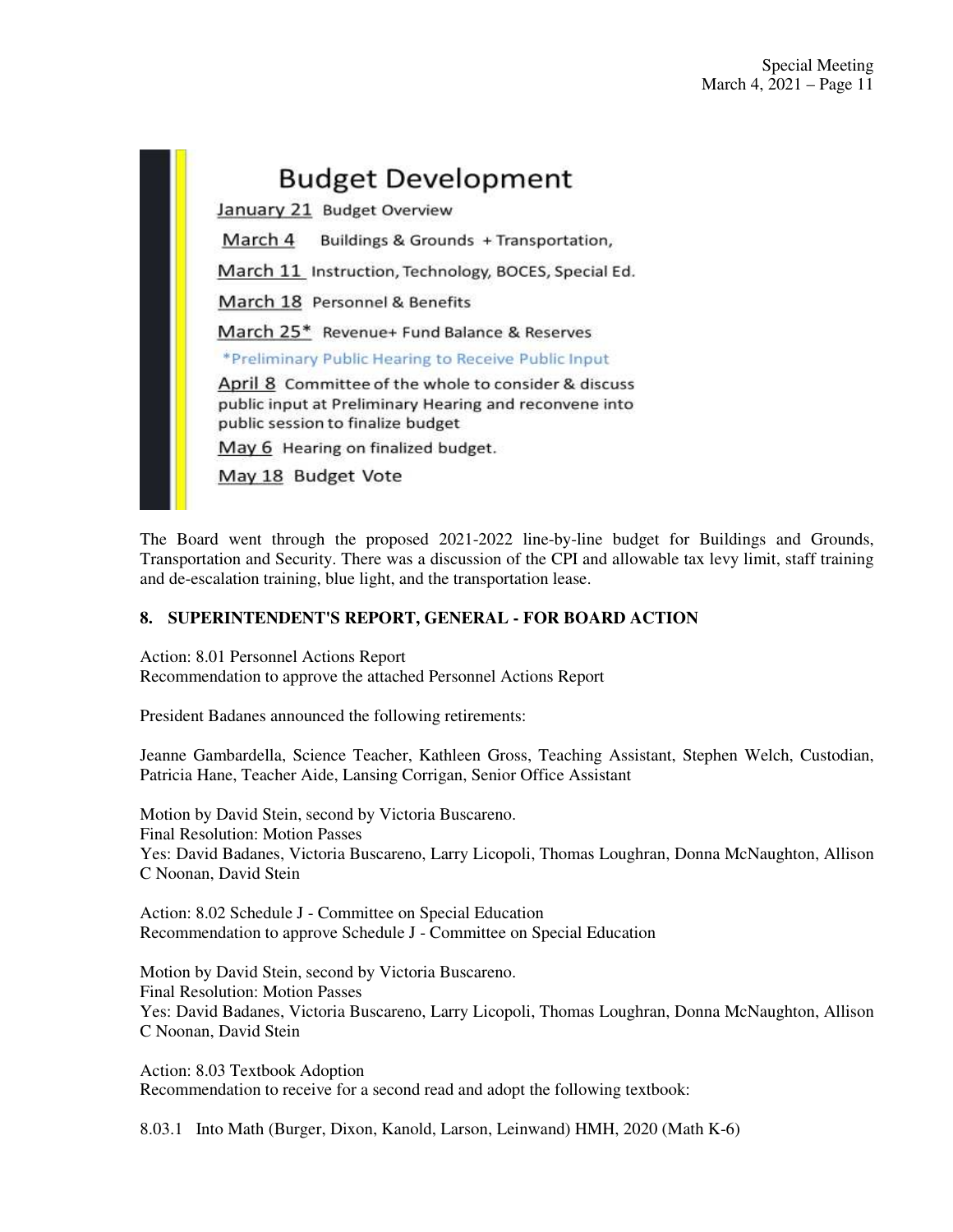Motion by David Stein, second by Victoria Buscareno. Final Resolution: Motion Passes Yes: David Badanes, Victoria Buscareno, Larry Licopoli, Thomas Loughran, Donna McNaughton, Allison C Noonan, David Stein

Action: 8.04 Calendar of Board Meetings Recommendation to approve the Calendar of Board Meetings for 2021-2022

Motion by David Stein, second by Victoria Buscareno. Final Resolution: Motion Passes Yes: David Badanes, Victoria Buscareno, Larry Licopoli, Thomas Loughran, Donna McNaughton, Allison C Noonan, David Stein

## **9. SUPERINTENDENT'S REPORT, FINANCIAL - FOR BOARD ACTION**

Action: 9.01 Munistat Services, Inc. Scholarship Fund Donation Recommendation to approve the following resolution:

 "BE IT RESOLVED, that the Board of Education accept the donation of \$250 from Munistat Services, Inc. to be put toward the Munistat Services, Inc. Scholarship Fund."

Motion by David Stein, second by Victoria Buscareno. Final Resolution: Motion Passes Yes: David Badanes, Victoria Buscareno, Larry Licopoli, Thomas Loughran, Donna McNaughton, Allison C Noonan, David Stein

Action: 9.02 New York Institute of Technology Research Grand Award Donation Recommendation to approve the following resolution:

 "RESOLVED, that the Board of Education accept a New York Institute of Technology Mini-Research Grant Award in the amount of \$300 for the research proposal of Northport High School student, Emily Wickard. Emily's research proposal "The effect of green tea catechins on tumor progression in Solanum lycopersicum (tomato plants) infected with Agrobacterium tumfaciens" was reviewed by the NYIT Grant Review committee and found to have scientific merit and potential impact in the STEM fields. The funds will be deposited into the NHS Science Educational Supply Code A2110.5030.30.0700 and will support Emily's ongoing research."

Motion by David Stein, second by Victoria Buscareno. Final Resolution: Motion Passes Yes: David Badanes, Victoria Buscareno, Larry Licopoli, Thomas Loughran, Donna McNaughton, Allison C Noonan, David Stein

Action: 9.03 David A. Trachtenberg Memorial Scholarship Fund Donation Recommendation to approve the following resolution:

 "RESOLVED, that the Board of Education accept the donation of \$250.00 from Daniel and Susan Torpey to the David A. Trachtenberg Memorial Scholarship Fund."

Motion by David Stein, second by Victoria Buscareno.

Final Resolution: Motion Passes

Yes: David Badanes, Victoria Buscareno, Larry Licopoli, Thomas Loughran, Donna McNaughton, Allison C Noonan, David Stein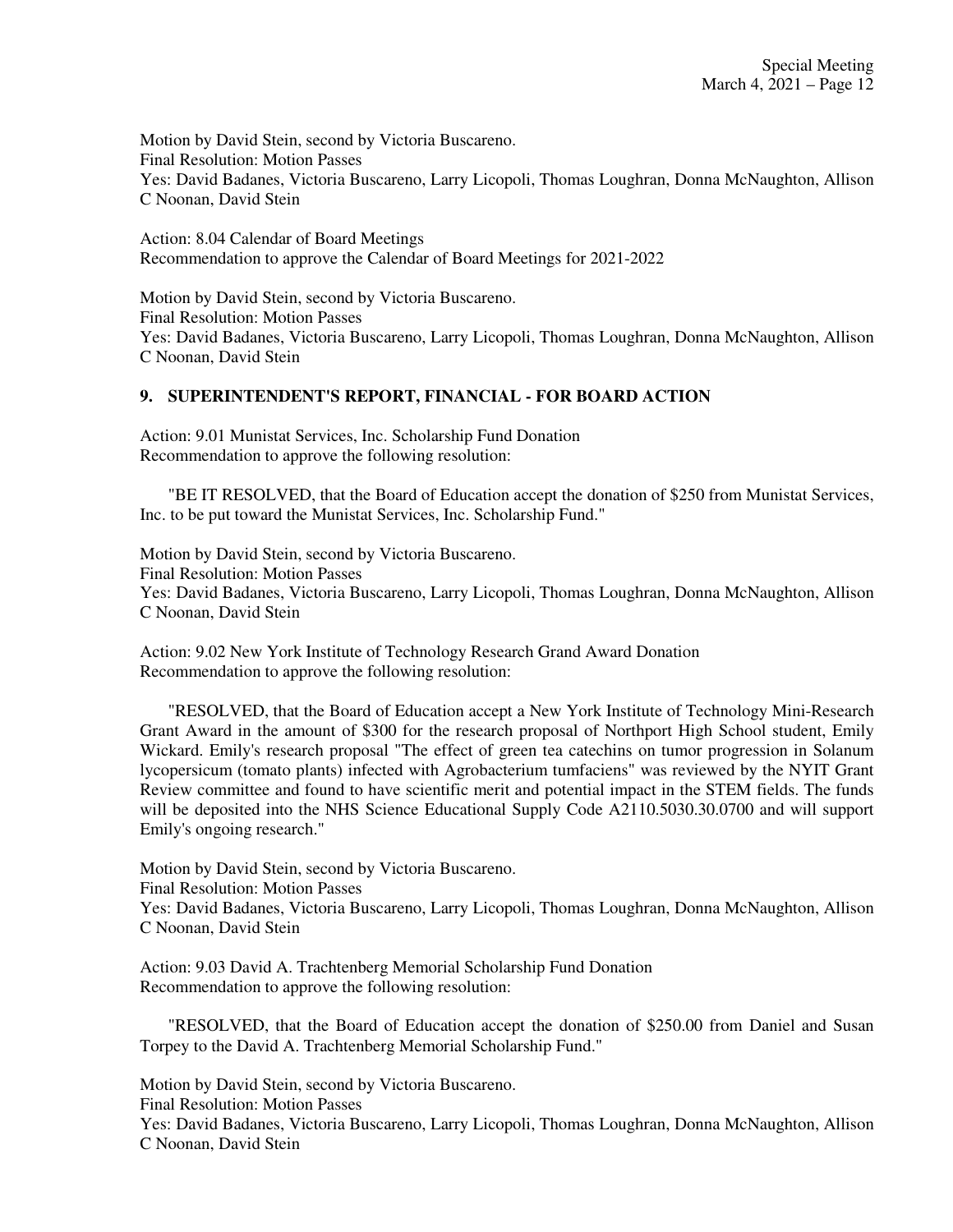Action: 9.04 Kiker Learning

Recommendation to approve a Supplementary Education Services Agreement between the Northport-East Northport Union Free School District and Kiker Learning for six one-hour webinar Professional Development training services for educators in the amount of \$3,000 (T&L)

Motion by David Stein, second by Victoria Buscareno.

Final Resolution: Motion Passes

Yes: David Badanes, Victoria Buscareno, Larry Licopoli, Thomas Loughran, Donna McNaughton, Allison C Noonan, David Stein

Action: 9.05 David Hymowitz

Recommendation to approve a Supplementary Education Services Agreement between the Northport-East Northport Union Free School District and David Hymowitz for Professional Development presentation regarding adult SEL and self care, in an amount not to exceed \$1,500. (SSS)

Motion by David Stein, second by Victoria Buscareno. Final Resolution: Motion Passes Yes: David Badanes, Victoria Buscareno, Larry Licopoli, Thomas Loughran, Donna McNaughton, Allison C Noonan, David Stein

Action: 9.06 Jericho School District

Recommendation to approve a 2020-2021 Special Education Services Contract between the Board of Education of the Northport-East Northport Union Free School District and the Board of Education of the Jericho School District (Spec. Ed.)

Motion by David Stein, second by Victoria Buscareno.

Final Resolution: Motion Passes

Yes: David Badanes, Victoria Buscareno, Larry Licopoli, Thomas Loughran, Donna McNaughton, Allison C Noonan, David Stein

Action: 9.07 Harborfields Central School District

Recommendation to approve a 2020-2021 Special Education Services Contract between the Board of Education of the Northport-East Northport Union Free School District and the Board of Education of the Harborfields Central School District (Spec. Ed.)

Motion by David Stein, second by Victoria Buscareno. Final Resolution: Motion Passes Yes: David Badanes, Victoria Buscareno, Larry Licopoli, Thomas Loughran, Donna McNaughton, Allison C Noonan, David Stein

Action: 9.08 Green Chimney's Children's Services, Inc.

Recommendation to approve a 2020-2021 Agreement for Receipt of IDEA Flow-Through Funding Allocations between the Board of Education of the Northport-East Northport Union Free School District and Green Chimney's Children's Services, Inc. (Spec. Ed.)

Motion by David Stein, second by Victoria Buscareno. Final Resolution: Motion Passes Yes: David Badanes, Victoria Buscareno, Larry Licopoli, Thomas Loughran, Donna McNaughton, Allison C Noonan, David Stein

Action: 9.09 Long Island Developmental Consulting d/b/a LIDC Services, Inc.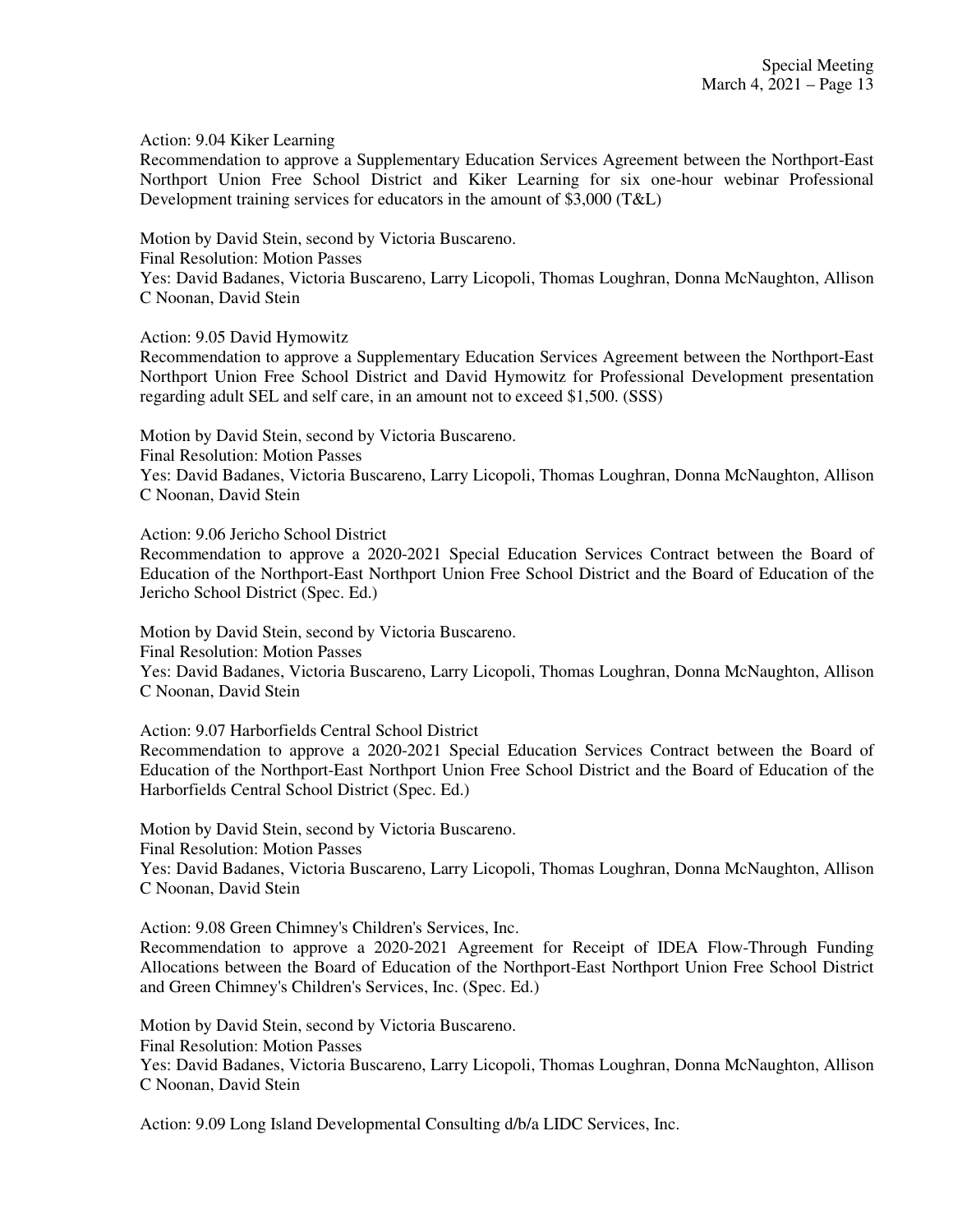Recommendation to approve an Amendment to the July 1, 2020 Agreement between the Northport-East Northport Union Free School District and Long Island Developmental Consulting d/b/a LIDC Services, Inc. (Spec. Ed.)

Motion by David Stein, second by Victoria Buscareno.

Final Resolution: Motion Passes

Yes: David Badanes, Victoria Buscareno, Larry Licopoli, Thomas Loughran, Donna McNaughton, Allison C Noonan, David Stein

Action: 9.10 Security Voice, Inc.

Recommendation to approve a School Services Agreement between the Northport-East Northport Union Free School District and Security Voice, Inc. for Safe School Helpline, in the amount of \$3,700

Motion by David Stein, second by Victoria Buscareno.

Final Resolution: Motion Passes

Yes: David Badanes, Victoria Buscareno, Larry Licopoli, Thomas Loughran, Donna McNaughton, Allison C Noonan, David Stein

Action: 9.11 Health Service Contracts

Recommendation to authorize the Board President to sign contracts with the following districts to provide Health Services for Northport-East Northport students attending school in that district during the 2020- 2021 school year:

- 9.11.1 Smithtown Central School District, six (6) students attending Harbor Country Day School, two (2) students attending St. Patrick's School, five (5) students attending Smithtown Christian School @ \$1,111.18, totaling \$14,445.34
- 9.11.2 Uniondale Union Free School District, three (3) students attending Kellenberg Memorial High School, one (1) student attending St. Martin De Porres @ \$908.27, totaling \$3,633.08
- 9.11.3 West Islip Union Free School District, two (2) students attending Bridges Academy, three (3) students attending St. John the Baptist @ \$927.77, totaling \$4,638.85
- 9.11.4 Hicksville Union Free School District, three (3) students attending Holy Trinity School @ \$927.96, totaling \$2,783.88
- 9.11.5 Syosset Central School District, nine (9) students attending Our Lady of Mercy Academy @ \$1,020.20, totaling \$9,181.80
- 9.11.6 South Huntington Union Free School District, ninety (90) students attending St. Anthony's High School @ \$798.86, one (1) student attending St. Anthony's High School for 33 weeks @ \$659.01, one (1) student attending St. Anthony's High School for 34 weeks @ \$678.98, five (5) students attending Long Island School for the Gifted @ \$798.86, one (1) students attending Huntington Montessori @ \$798.86, totaling \$78,028.55

Motion by David Stein, second by Victoria Buscareno.

Final Resolution: Motion Passes

Yes: David Badanes, Victoria Buscareno, Larry Licopoli, Thomas Loughran, Donna McNaughton, Allison C Noonan, David Stein

Action: 9.12 Claims Auditor's Report

Recommendation to approve the Claims Auditor's Report for Warrants and Schedule of Claims for payments dated:

January 15, 2021 (Payroll Trust & Agency Warrant), January 15, 2021 (Accounts Payable Warrant), January 29, 2021 (Payroll Trust & Agency Warrant), January 29, 2021 (Accounts Payable Warrant), January 2021 (Claims Audit Report)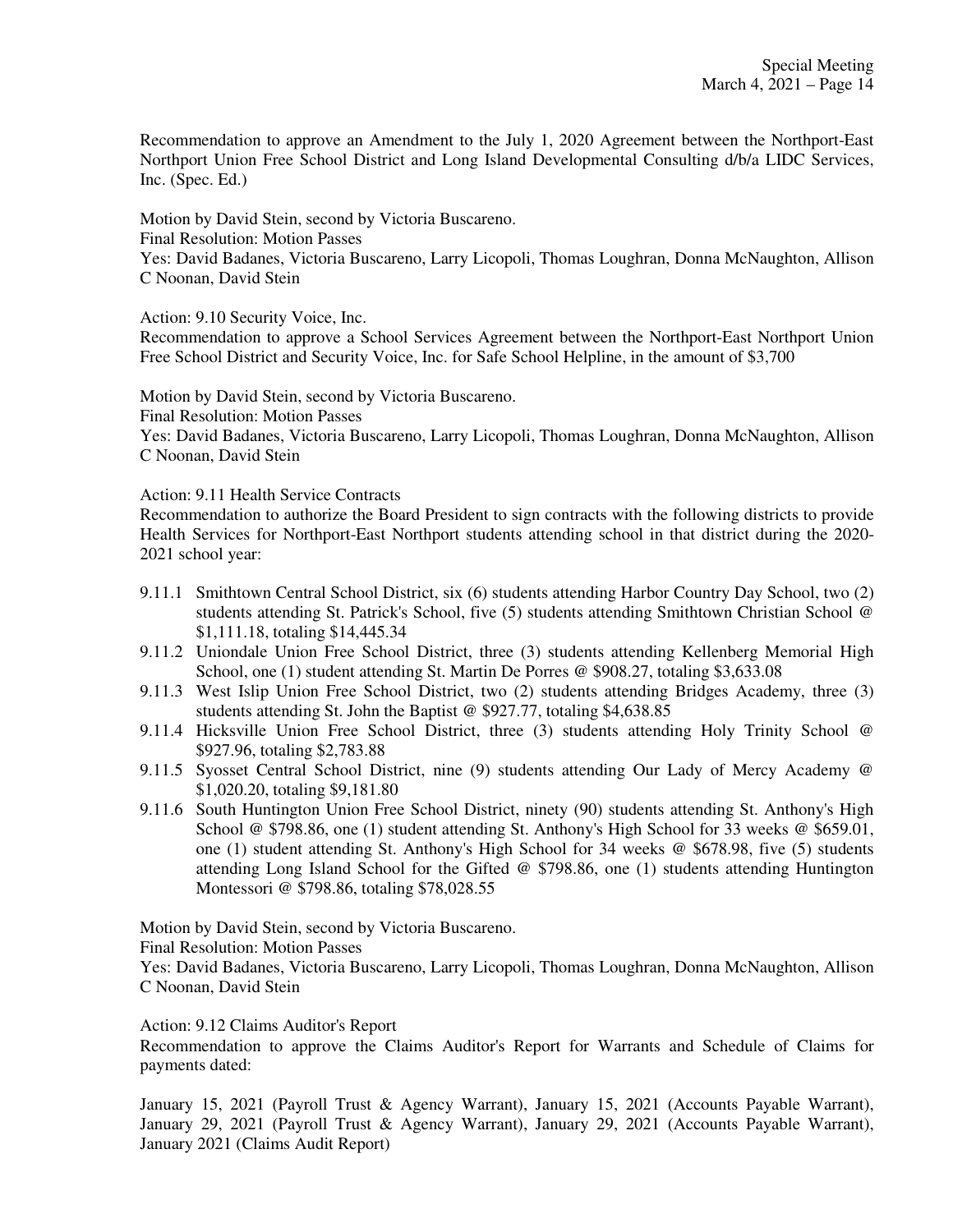Motion by David Stein, second by Victoria Buscareno. Final Resolution: Motion Passes Yes: David Badanes, Victoria Buscareno, Larry Licopoli, Thomas Loughran, Donna McNaughton, Allison C Noonan, David Stein

Action: 9.13 Transfer of General Fund Appropriations Recommendation to approve Transfer of General Fund Appropriations in the 2019-2020 fiscal year (\$134,526.00)

Motion by David Stein, second by Victoria Buscareno. Final Resolution: Motion Passes Yes: David Badanes, Victoria Buscareno, Larry Licopoli, Thomas Loughran, Donna McNaughton, Allison C Noonan, David Stein

## **10. SUPERINTENDENT'S REPORT - FOR INFORMATION ONLY**

Information: 10.01 Budget Transfers for the period January 25, 2021 through February 12, 2021 - As per Board Policy #6150 all transfers between salary codes up to \$25,000 and transfers between all other codes up to \$10,000 are to be reported to the Board of Education as an information item

### **11. NEW BUSINESS**

Discussion: 11.01 Western Suffolk BOCES Board of Education

Letter from Ms. Joanne Klein, Clerk of the Board, Western Suffolk BOCES re: nominations for candidates to fill two (2) at-large vacancies on the Western Suffolk BOCES Board of Education.

**12. ADJOURNMENT** - Board policy requires adjournment by 10:30 pm, unless meeting is extended by vote.

Information: 12.01 Upcoming Meetings

SPECIAL MEETING TO DISCUSS PROPOSED BUDGET Thursday, March 11, 2021 7:00 p.m. Northport High School Auditorium Budget Discussion - Instruction, Technology, BOCES, Special Education

SPECIAL MEETING TO DISCUSS PROPOSED BUDGET Thursday, March 18, 2021 7:00 p.m. Northport High School Auditorium Budget Discussion - Personnel & Benefits

SPECIAL MEETING TO DISCUSS PROPOSED BUDGET PRELIMINARY PUBLIC HEARING

Thursday, March 25, 2021 7:00 p.m. Northport High School Auditorium Budget Discussion - Revenue, Fund Balance, Reserves Preliminary Public Hearing to Receive Additional Public Input on Budget